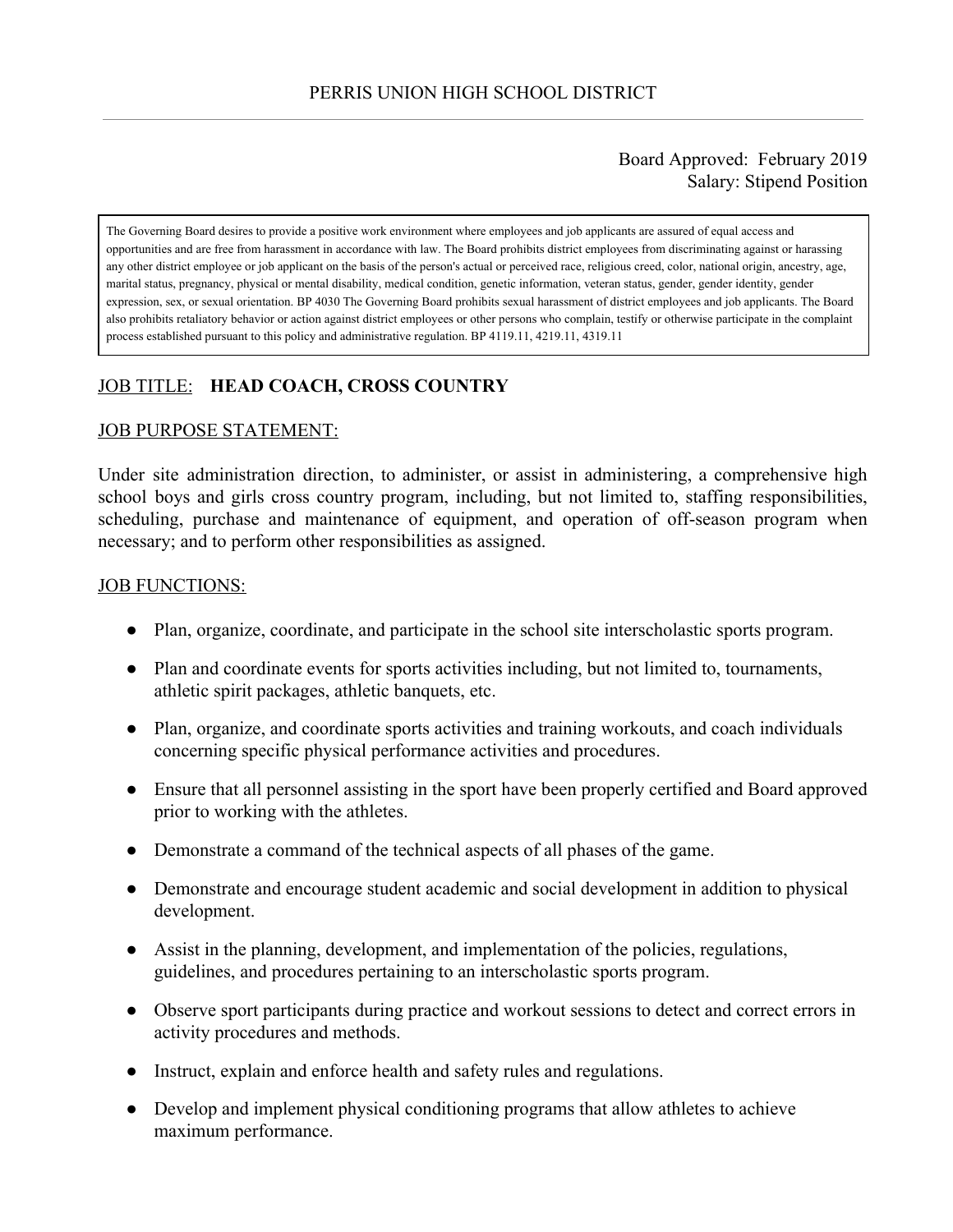### JOB TITLE: **HEAD CROSS, COUNTRY COACH** Page 2 of 3

### JOB FUNCTIONS – continued

- Review, audit and monitor sport activity related injuries and determine the most appropriate time for an athlete to return to active sport participation.
- Select or assist in the selection of interscholastic sport activity uniforms and related sport apparatus and equipment.
- Assess the athletic team skills and abilities and the opponents capabilities and determine game strategies.
- Provide a variety of interscholastic sport activities, which requires the coordination of travel and equipment transportation to "away" games and activities.
- Advise site administrators concerning interscholastic sports programs and activities.
- May participate or coordinate opponent scouting activities.
- May make recommendations to revise, update, and incorporate creative and innovative trends into the District interscholastic sports programs.
- Provide specialized resource support and coordination of a creative and innovative interscholastic sports program.
- Analyze and assess interscholastic sports program needs, and offer recommendations pertaining to program activity revisions, additions, or deletions.
- Participate in the evaluation of the District interscholastic sports programs and activities.
- Understand and carry out oral and written directions with minimal accountability controls.
- Communicate effectively in English in oral and written form.
- Build and maintain a positive working relationship with parents, students, other coaches, staff, and the public.
- Work cooperatively with other school leaders in a school environment with multiple curricular and co-curricular programs.
- Understand the principles, goals, and objectives of public education.
- Knowledge of the methods, techniques, procedures, and strategies concerning the development and maintenance of an effective interscholastic sports program.
- Knowledge of modern trends pertaining to interscholastic sports programs and activities.
- Commitment between academic and athletic excellence for student athletes.
- Demonstrate successful ability to follow the National Federation of High Schools Coaches Code of Conduct and the California Interscholastic Federation (CIF) Coaches Code of Conduct, and Pursuing Victory with Honor.